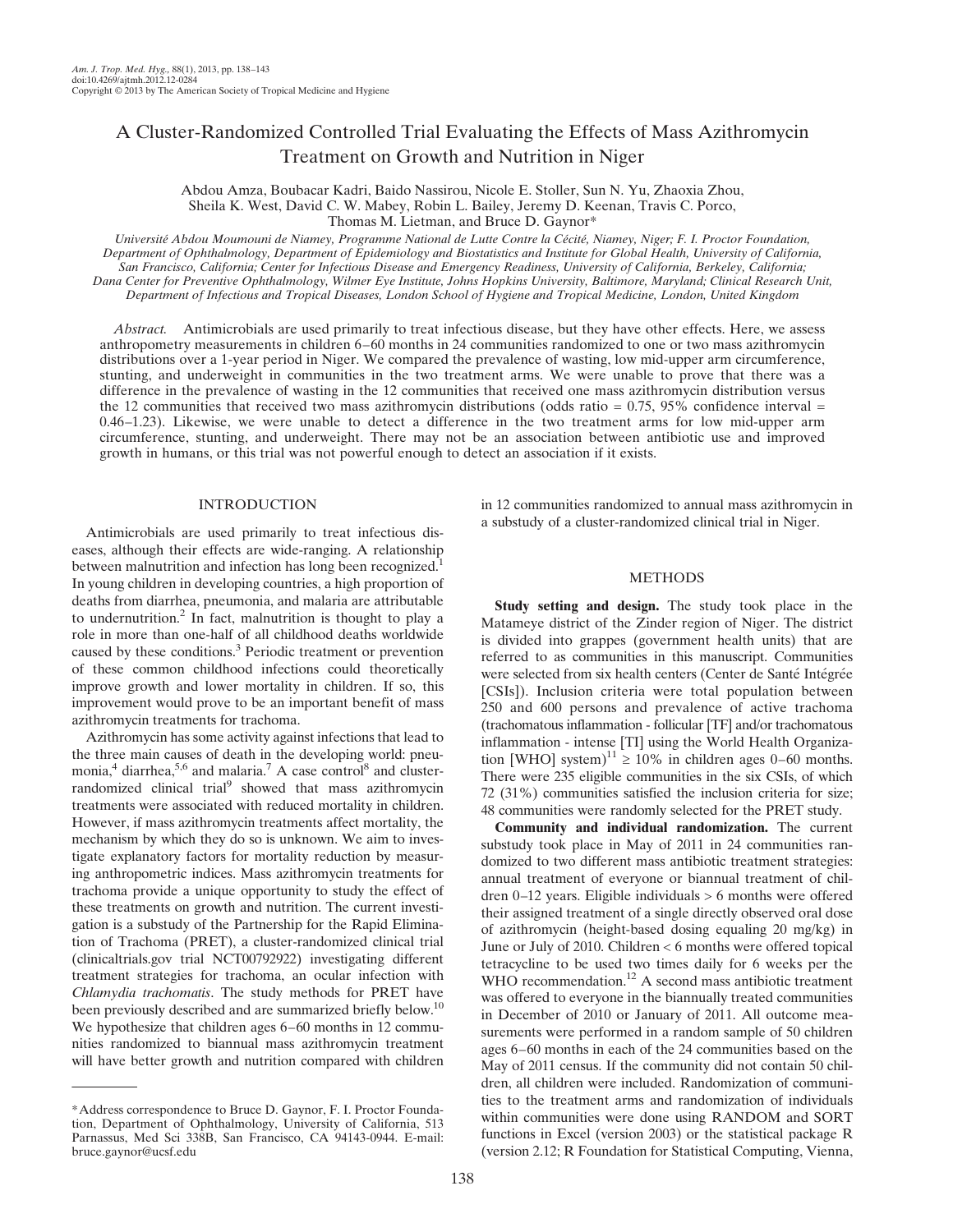Austria; www.r-project.org)<sup>13</sup> by B.N. and T.C.P. as previously described.<sup>14</sup> Study teams monitored antibiotic treatment coverage levels in all communities at both treatments. Analyses were performed at the community level on an intention-to-treat basis, and no adjustments were made for missing or absent individuals.

Data collection and intervention and nutritional assessment. Before the trial, field workers attended a 2-day workshop, where the WHO training course on standard growth measurement procedures<sup>15</sup> was administered under the supervision of study coordinators and researchers from the F. I. Proctor Foundation, University of California at San Francisco. We measured recumbent length in children younger than 24 months or standing height in children older than 24 months when the child was able to stand to the nearest 0.1 cm (Shoreboard; Shorr Productions, LLC, Olney, MD). We subtracted 0.7 cm from the child's length to derive an estimated height when a child older than 24 months was too sick or weak to stand in accordance with the WHO conversion formula.<sup>16</sup> Children were weighed standing when they were able at all ages or in the arms of a parent or guardian when necessary without clothing or with only light clothing to the nearest 0.1 kg (Seca 874 flat floor scale; Seca GMBH & Co. Kg, Hamburg, Germany). Mid-upper arm



FIGURE 1. Participant flow.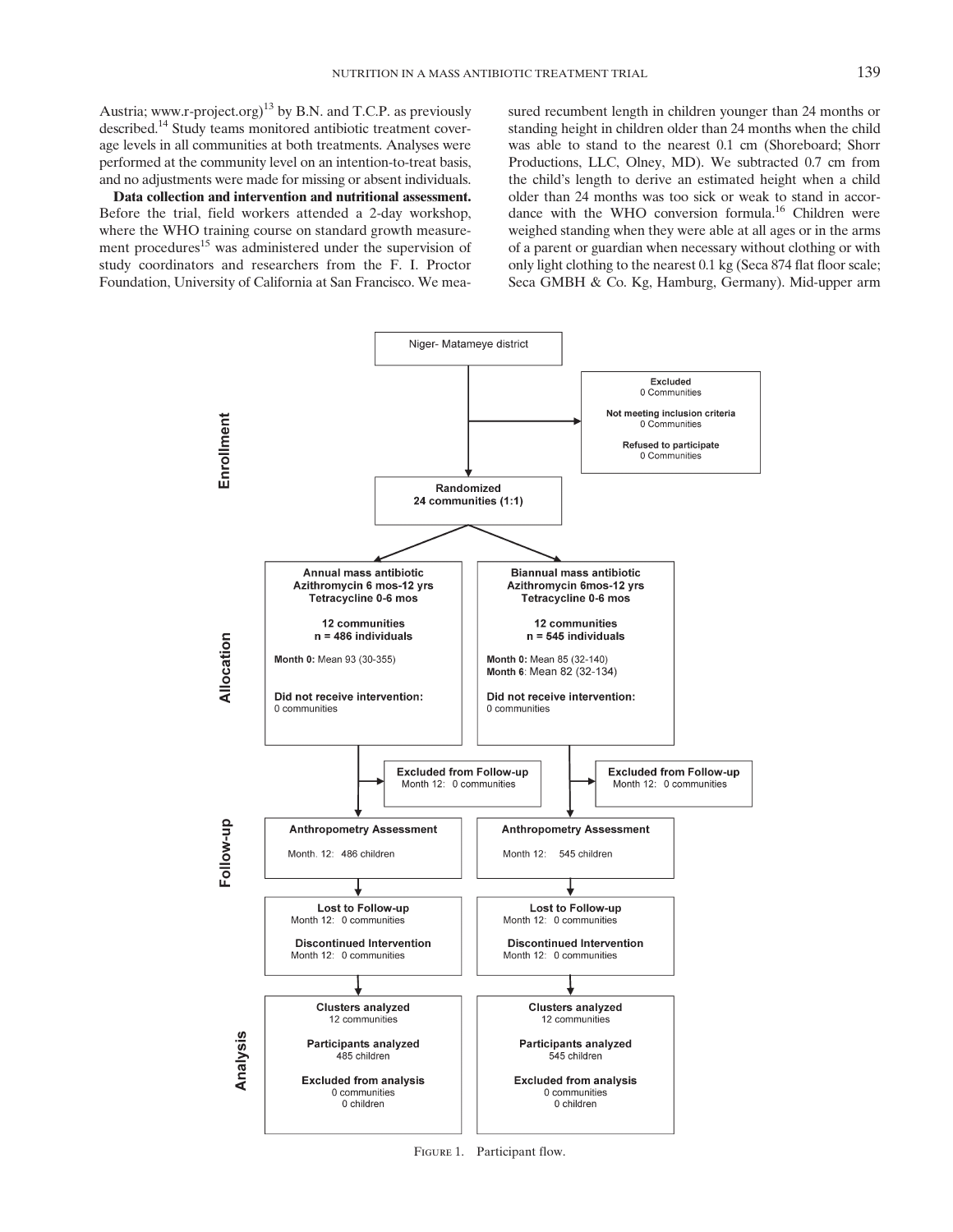circumference (MUAC) was measured to the nearest 0.1 cm using a non-stretchable tape developed by Johns Hopkins University.17 All anthropometry measurements were done in triplicate by field workers trained to assess growth in infants and children, and median values were used for analyses. Calibration of height/length and weight measurements was done after every 10th person. Field workers referred severely ill or malnourished children to local health posts for additional evaluation. Field workers were not informed of treatment allocation or antibiotic coverage at all visits. Community members were not masked to their treatment assignment.

Statistical analysis. We calculated age- and sex-adjusted community level nutritional  $\zeta$  scores for wasting (weightfor-height z score [WHZ]), low MUAC (MUAC z score [MUACZ]), stunting (height-for-age z score [HAZ]), and underweight (weight-for-age  $z$  score [WAZ]) using the WHO Anthro software program<sup>16</sup> based on the WHO child growth standards.<sup>18</sup> Low anthropometry was defined as  $\lt$  -2.0 z scores of the median for the WHO reference population.<sup>19</sup> We determined odds ratios for low anthropometry using mixed effects logistic regression with community as a random effect. We also assessed anthropometry measurements as continuous outcomes using mixed effects linear regression with community as a random effect. We calculated intraclass correlation coefficients (ICCs) using similar models. As an exploratory analysis, we compared community-level WHZ scores after restricting inclusion to participants who took their assigned treatment at baseline in all communities (mixed effects linear regression with community as a random effect). To determine if a dose–response relationship was present, we measured WHZ scores that restricted inclusion to participants who took their assigned treatment one time (baseline) or two times (baseline and 6 months) in the biannually treated communities. Finally, to confirm the presence of any dose response, we measured WHZ scores that restricted inclusion to participants who took their assigned treatment at baseline in the annually treated communities.

Assuming 50 children per village,  $\alpha = 0.05$ , ICC = 0.015 (from a clinical trial in Niger), $^{20}$  and 8% prevalence of wasting (from a clinical trial in Niger),<sup>20</sup> inclusion of 12 state teams per group would provide 80% power to detect an absolute difference of 6%. We used the statistical package R (version 2.12) or STATA 11 (Stata Corp., College Station, TX) for all analyses.<sup>13</sup>

Human participants and consent procedures. Ethical approval for this study was obtained from the Committee for Human Research of the University of California, San Francisco and le Comité Consultatif National d'Ethique du Ministere de la Sante Publique, Niger (Ethical Committee, Niger Ministry of Health). Oral consent was obtained from the community leaders, and written (thumbprint) consent was obtained from the child's parent or guardian at the time of examination. The study was carried out in accordance with the Declaration of Helsinki.

#### RESULTS

A total of 48 communities were enrolled in PRET, with 12 communities randomized to annual treatment and 12 communities randomized to biannual treatment according to the study design (Figure 1). All communities received mass treatment in June and July of 2010, and the biannually treated communities received a second treatment in December of 2010 and January of 2011. There were 1,030 individuals (6–60 months) in the 24 communities in this anthropometry study (486 individuals in annually treated communities and 545 individuals in biannually treated communities). The mean antibiotic coverage of children ages 6–60 months was 80.4% (95% confidence interval  $\text{[CI]} = 76.8 - 84.1$ ) for the single treatment of the annually treated communities and 74.4% (95% CI = 69.4–79.3) and 78.7% (95% CI = 74.6–82.7) for the two treatments in the biannually treated communities. Anthropometry measurements were performed in May of 2011, 10 or 11 months after treatment in the annual arm and 6 months after treatment in the biannual arm as per study design. Baseline characteristics, including average number of children per community, age of children, fraction female, and clinical trachoma prevalence, were similar in the communities randomized to the two treatment arms (Table 1). All communities received their scheduled treatments, and no community was lost to follow-up over the length of the study. There were no serious adverse events attributed to the study medicine reported through a passive surveillance system throughout the entire length of the study.

The odds of wasting were  $25\%$  less (odds ratio  $[OR] = 0.75$ , 95% CI =  $54\%$  less to 23% more), low MUAC was 7% less  $(OR = 0.93, 95\% \text{ CI} = 41\% \text{ less to } 46\% \text{ more})$ , stunting was 11% less (OR = 0.89, 95% CI = 35% less to 22% more), and underweight was 19% less (OR =  $0.81$ , 95% CI = 43% less to 16% more) in the biannually treated communities than the annually treated communities (mixed effects logistic regression with community as a random effect). The mean prevalence of severe wasting (WHZ < −3.0) was not different in annually and biannually treated communities  $(OR = 1.08,$ 95% CI = 47% less to 222% more). The ICC was 0.019 (95%  $CI = 0.000 - 0.043$ ) for height and 0.022 (95%  $CI = 0.000 - 0.050$ ) for weight. In a linear model (mixed effects linear regression with community as a random effect), we were unable to detect a difference in anthropometry between the biannually treated communities and the annually treated communities (Tables 2 and 3).

With the analysis restricting enrollment to individuals who participated in the program and received their assigned antibiotic treatment at baseline, there was no significant change in the results for the association of antibiotic treatment and anthropometry in the logistic regression models for wasting, low MUAC, stunting, and underweight (data not shown). However, WHZ was 50% higher in the biannually treated

|--|--|

Table <sup>1</sup> Baseline characteristics of 24 communities randomized (1:1) to annual or biannual mass azithromycin treatment in a clusterrandomized clinical trial for trachoma in Niger

|                                                    | Annual treatment<br>(12 communities)    | Biannual treatment<br>(12 communities)  |
|----------------------------------------------------|-----------------------------------------|-----------------------------------------|
| Children per community<br>$< 60$ months            | $124(42-207)$                           | $118(88-147)$                           |
| Age of children (months)                           | $30.8(29.8 - 31.9)$                     | 31.9(30.7–33.0)                         |
| Proportion female                                  | $51.3\%$ (48.2–54.4)                    | $50.1\%$ (47.1–53.1)                    |
| Prevalence trachoma TF*<br>Prevalence trachoma TI* | 26.5% (14.9-38.0)<br>$8.6\%$ (4.4–12.8) | 24.1% (15.9–32.3)<br>$9.4\%$ (4.9–14.0) |

All values are community-level means in children < 60 months with 95% CI values. \*Using the WHO simplified grading system.<sup>11</sup>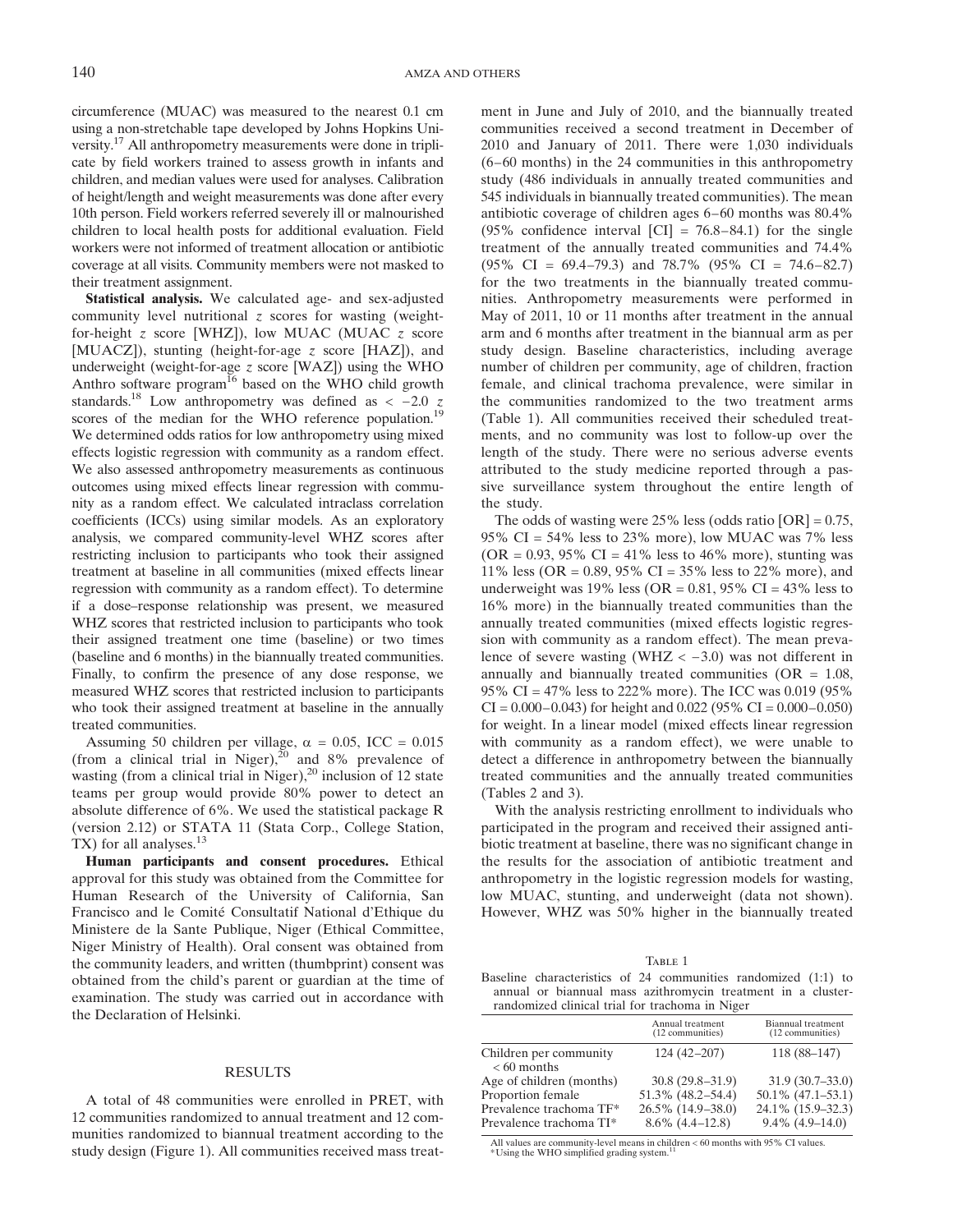Table <sup>2</sup> Nutritional assessment of children ages 6–60 months in 24 communities randomized (1:1) to annual or biannual mass azithromycin treatment in a cluster-randomized clinical trial

| Measurement     | Annual treatment (12 communities) |              | Biannual treatment (12 communities) |              |                     |         |
|-----------------|-----------------------------------|--------------|-------------------------------------|--------------|---------------------|---------|
|                 | Percent                           | Number/total | Percent                             | Number/total | OR (95% CI)         | P value |
| Wasting         | 14.8                              | 72/486       | 11.6                                | 63/545       | $0.75(0.46 - 1.23)$ | 0.26    |
| Low MUAC        | 20.2                              | 98/486       | 18.5                                | 101/545      | $0.93(0.59-1.46)$   | 0.74    |
| <b>Stunting</b> | 76.5                              | 371/485      | 74.5                                | 406/545      | $0.89(0.65-1.22)$   | 0.48    |
| Underweight     | 64.1                              | 311/485      | 59.5                                | 324/545      | $0.81(0.57-1.16)$   | 0.26    |

ORs from mixed effects logistic regression use community as a random effect. All measurements are based on z score < −2.0. Numbers may be different because of some loss during field examination.

communities than the annually treated communities in this restricted analysis (mixed effects linear regression, 0.49, 95%  $CI = 0.29-0.70, P < 0.001$ . In the biannually treated communities, individuals who participated in the program and received their assigned treatment at baseline had 35% higher WHZ (0.35, 95% CI =  $-0.008$  to 0.72,  $P = 0.056$ ) than those individuals who did not receive baseline treatment. Note that those individuals who missed their baseline treatment but received treatment at 6 months had a similar increase in their WHZ score (0.34, 95% CI =  $-0.20$  to 0.71), consistent with a dose response for each antibiotic treatment. In these same communities, individuals who received their assigned treatment two times (at baseline and 6 months) had WHZ scores 65% higher (0.65, 95% CI = 0.37–0.93,  $P < 0001$ ) than those individuals who received no treatment.

## DISCUSSION

This cluster-randomized clinical trial in Niger of children ages 6–60 months shows that growth and nutrition are not different in communities randomized to a single mass azithromycin treatment versus communities randomized to two mass azithromycin treatments. We were unable to detect a difference in height, weight, and MUAC in the communities that received a single additional mass treatment.

With the analysis restricting inclusion to participants who received their prescribed antibiotics at baseline, we were unable to show a difference in WHZ scores between communities randomized to annual treatment and communities randomized to biannual treatment. Note that this restriction is a deviation from our primary pre-specified intention-to-treat analysis, where participants were not withdrawn after randomization for any reason. We are aware that withdrawing individuals from the study, even because of non-adherence, may offer bias of unknown magnitude and direction.<sup>21</sup> Nevertheless, these restricted analyses can present an estimate of biological efficacy that intention-to-treat analyses may be unable to provide.<sup>22</sup> For example, we detected a dose response

in those individuals who received their assigned treatment, and each additional treatment (from zero treatments to one treatment and from one treatment to two treatments) resulted in a WHZ score that was approximately 30% higher.

Although we did not detect a difference between annual and biannual mass antibiotic treatments on anthropometry, this finding may be because of the following reasons. First, a single extra mass azithromycin treatment over the course of 1 year may not be sufficient to have an effect on growth. Second, this study was a cross-sectional study and did not follow communities longitudinally; a longitudinal study might be better able to detect a smaller effect size. Third, there is a seasonal component to wasting in Niger, with high prevalence from December to February (after the rainy season) and lower prevalence in October (in the dry season when our study took place).<sup>20</sup> Performing a study when wasting is at its lowest might make it more difficult to detect an effect of mass antibiotic treatment.

The outcome measures were performed 1 year after treatment in the annually treated communities and 6 months after treatment in the biannually treated communities by study design. In future studies, we plan to perform outcome measurements at the same time after treatment in compared communities to help with interpretation.

In conventional livestock production, antibiotics have been used to enhance weight gain and promote growth since the early 1950s.<sup>23</sup> The use of antibiotics in food-producing animal agriculture results in healthier, more productive animals, lower disease incidence, and reduced morbidity and mortality, although this practice is controversial. $24$  The biological basis for the growth-promoting effects of oral antibiotics could be a reduction in intestinal microflora, which compete for nutrients,<sup>25</sup> or treatment of subclinical infection.<sup>26,27</sup> The Animal Health Institute (AHI) estimates that between 9% and 17% of all antibiotics sold in the United States for animals are for growth promotion or improved feed efficiency.<sup>23</sup> Antibiotics are not currently prescribed for growth promotion in humans, although treatment of children with deworming drugs has been shown to increase weight in some studies.<sup>28</sup> The mechanism

TABLE 3

Nutritional  $z$  scores in children ages 6–60 months in 24 communities randomized (1:1) to annual or biannual mass azithromycin treatment in a cluster-randomized clinical trial

| Metric       | Annual treatment (12 communities) |                  | Biannual treatment (12 communities) |                  |                                   |         |
|--------------|-----------------------------------|------------------|-------------------------------------|------------------|-----------------------------------|---------|
|              |                                   | Mean             |                                     | Mean             | Coefficient $(95\% \text{ CI})^*$ | P value |
| WHZ          | 481                               | $-0.89 + 1.30$   | 538                                 | $-0.78 \pm 1.08$ | $0.09$ (-0.16 to 0.34)            | 0.48    |
| <b>MUACZ</b> | 483                               | $-1.25 \pm 1.01$ | 541                                 | $-1.20 \pm 0.93$ | $0.03$ (-0.18 to 0.23)            | 0.81    |
| <b>HAZ</b>   | 482                               | $-3.13 + 2.24$   | 541                                 | $-3.07 + 1.71$   | $0.07$ (-0.31 to 0.45)            | 0.71    |
| <b>WAZ</b>   | 483                               | $-2.44 + 1.45$   | 541                                 | $-2.23 \pm 1.24$ | $0.12$ (-0.15 to 0.39)            | 0.38    |

Numbers may be different because of some loss during field examination, and z scores could not be calculated for children age 5 years at the time of anthropometry.

\*Mixed effects linear regression was used with community as a random effect; coefficient reflects the change in z score in the biannually treated arm relative to the annually treated arm.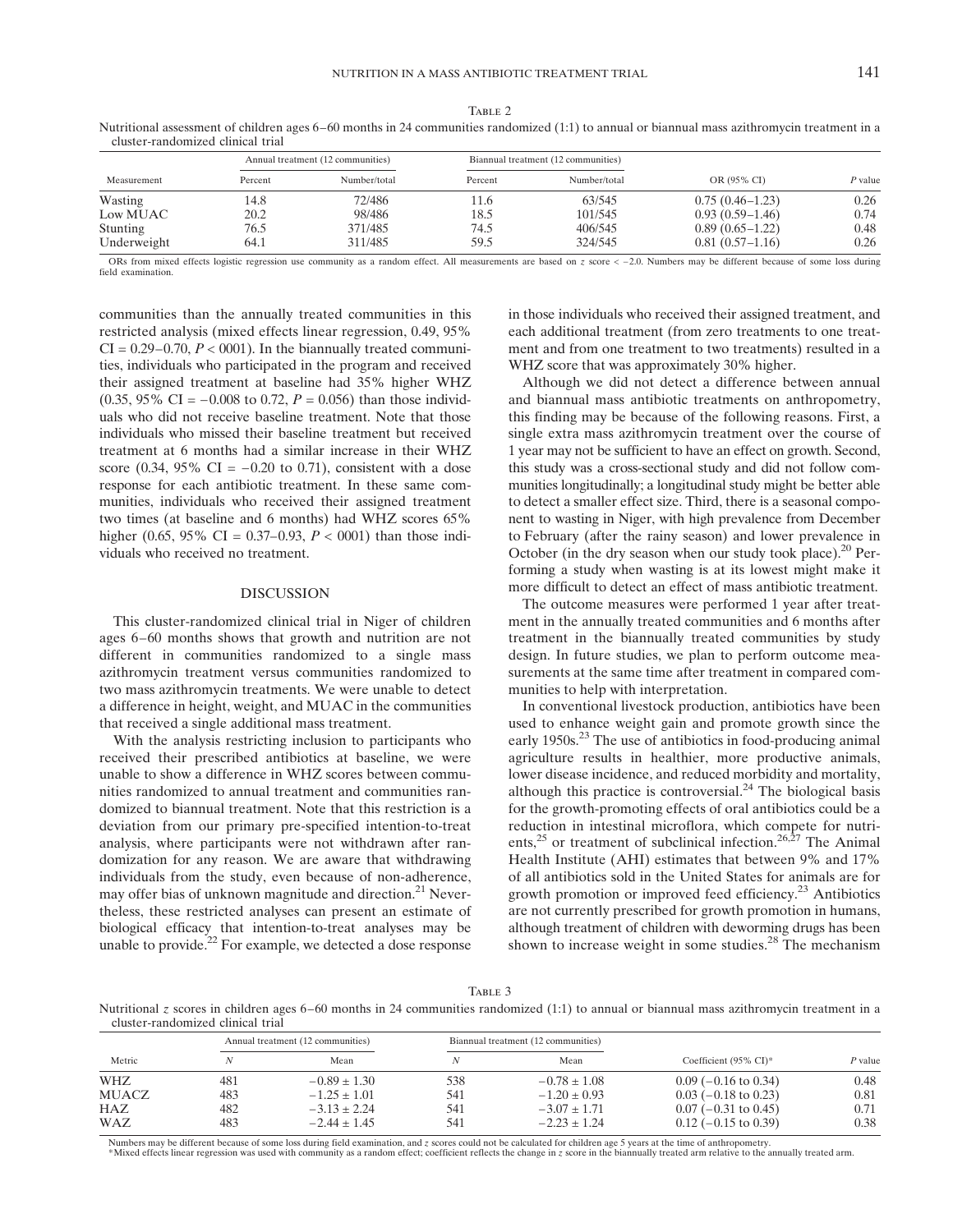for the observed reduction in childhood mortality associated with mass azithromycin treatments is unknown, and it may be, in part, because of improved growth and nutrition.

Antibiotics do not provide a benefit for the treatment of undernutrition based on our study. Mass azithromycin treatments have proven to be very effective in programs for trachoma control, and the treatments are well-tolerated.<sup>29</sup> Since 1999, over 225 million treatments of azithromycin have been donated through the International Trachoma Initiative for distribution by local partners in 19 countries.<sup>30</sup> Investigation of positive and negative secondary effects associated with these treatments should be part of any mass treatment trial or program, particularly study of emerging antibiotic resistance. Although there is a large increase in the prevalence of resistance in nasopharyngeal pneumococcus after mass antibiotic use, $31$  this resistance drops quickly when mass distributions are discontinued. $32$  Nevertheless, a strategy that provides antibiotics to large numbers of children to prevent non-specific infectious diseases to improve growth parameters is currently not advised based on our study.

In summary, we were unable to detect differences in anthropometry measurements in communities randomized to receive an extra mass azithromycin distribution; there were fewer cases of stunting and wasting with the extra treatment, but the result was not significant. There may not be an association between antibiotics and enhanced growth, or this trial may not have been powerful enough to detect an association. Larger studies, longer studies, or longitudinal measurements of growth may be able to find a beneficial effect of antibiotics on growth if it exists.

Received May 4, 2012. Accepted for publication September 4, 2012. Published online December 3, 2012.

Acknowledgments: The authors thank the data and safety monitoring committee, including Douglas Jabs, MD, MBA (chair); Antoinette Darville, MD; Maureen Maguire, PhD; and Grace Saguti, MD, who were generous with their time and advice and met before and during the study. The authors thank Kurt Dreger, who designed and helped maintain the database, and all of our colleagues in Niger at Programme National de Lutte Contre la Cécité who helped perform the study, including Yacouba Moussa, Abdoul Karim Morou, Hadjara Soumana, Ali Borno, Hamida Halirou, Hassane Seyni, Alhassane Yahaya Agali, Hadiza Dan Sounsou, Chano Hamidan, Adamou Madougou, Diallo Salamatou, and Omar Haougui. The Bill and Melinda Gates Foundation (Grant 48027) was the main supporter of this trial. This project was also supported by National Institutes of Health/National Eye Institute Grant K23 EYO19881-01 and National Institutes of Health/NCRR/OD University of California at San Francisco CTSI Grant KL2 RR024130. The funders had no role in study design, data collection and analysis, decision to publish, or preparation of the manuscript. This trial is registered at ClinicalTrials.gov (NCT00792922).

Financial support: This work was supported by The Bill and Melinda Gates Foundation Grant 48027, National Institutes of Health/National Eye Institute Grant K23 EYO19881-01, and National Institutes of Health/University of California at San Francisco Clinical and Translational Science Institute Grant KL2 RR024130.

Disclaimer: The authors have declared that no competing interests exist.

Authors' addresses: Abdou Amza, Boubacar Kadri, and Baido Nassirou, Université Abdou Moumouni de Niamey, Programme National de Lutte Contre la Cécité, Niamey, Niger, E-mails: dr.amzaabdou@gmail.com, boubacarkadri@gmail.com, and nasbeido@yahoo.fr. Nicole E. Stoller, Sun N. Yu, Zhaoxia Zhou, Travis C. Porco, Thomas M. Lietman, and Bruce D. Gaynor, F. I. Proctor Foundation, University of California, San Francisco, CA, E-mails: Nicole.Stoller@ucsf.edu, Sun.Yu@ucsf.edu, Zhaoxia.Zhou@ucsf.edu, Travis.Porco@ucsf.edu, Tom.Lietman@ucsf

.edu, and Bruce.Gaynor@ucsf.edu. Sheila K. West, Dana Center for Preventive Ophthalmology, Wilmer Eye Institute, Johns Hopkins University, Baltimore, MD, E-mail: shwest@jhmi.edu. David C. W. Mabey and Robin L. Bailey, Department of Infectious and Tropical Diseases, London School of Hygiene and Tropical Medicine, London, United Kingdom, E-mails: Robin.Bailey@ucsf.edu and David.Mabey@ lshtm.ac.uk. Jeremy D. Keenan, F. I. Proctor Foundation, Department of Ophthalmology, University of California, San Francisco, CA, E-mail: Jeremy.Keenan@ucsf.edu.

#### REFERENCES

- 1. Scrimshaw NS, Taylor CE, Gordon JE, 1968. Interaction of Nutrition and Infection. World Health Organization Monograph Series 57. Geneva: World Health Organization.
- 2. Caulfield LE, de Onis M, Blossner M, Black RE, 2004. Undernutrition as an underlying cause of child deaths associated with diarrhea, pneumonia, malaria, and measles. Am J Clin Nutr 80: 193–198.
- 3. Katona P, Katona-Apte J, 2008. The interaction between nutrition and infection. Clin Infect Dis 46: 1582–1588.
- 4. Lode H, Borner K, Koeppe P, Schaberg T, 1996. Azithromycin review of key chemical, pharmacokinetic and microbiological features. J Antimicrob Chemother 37 (Suppl C): 1-8.
- 5. Fry AM, Jha HC, Lietman TM, Chaudhary JS, Bhatta RC, Elliott J, Hyde T, Schuchat A, Gaynor B, Dowell SF, 2002. Adverse and beneficial secondary effects of mass treatment with azithromycin to eliminate blindness due to trachoma in Nepal. Clin Infect Dis 35: 395–402.
- 6. Whitty CJ, Glasgow KW, Sadiq ST, Mabey DC, Bailey R, 1999. Impact of community-based mass treatment for trachoma with oral azithromycin on general morbidity in Gambian children. Pediatr Infect Dis J 18: 955–958.
- 7. Sadiq ST, Glasgow KW, Drakeley CJ, Muller O, Greenwood BM, Mabey DC, Bailey RL, 1995. Effects of azithromycin on malariometric indices in The Gambia. Lancet 346: 881–882.
- 8. Keenan JD, Ayele B, Gebre T, Zerihun M, Zhou Z, House JI, Gaynor BD, Porco TC, Emerson PM, Lietman TM, 2011. Childhood mortality in a cohort treated with mass azithromycin for trachoma. Clin Infect Dis 52: 883–888.
- 9. Porco TC, Gebre T, Ayele B, House J, Keenan J, Zhou Z, Hong KC, Stoller N, Ray KJ, Emerson P, Gaynor BD, Lietman TM, 2009. Effect of mass distribution of azithromycin for trachoma control on overall mortality in Ethiopian children: a randomized trial. JAMA 302: 962–968.
- 10. Stare D, Harding-Esch E, Munoz B, Bailey R, Mabey D, Holland M, Gaydos C, West S, 2011. Design and baseline data of a randomized trial to evaluate coverage and frequency of mass treatment with azithromycin: the Partnership for Rapid Elimination of Trachoma (PRET) in Tanzania and The Gambia. Ophthalmic Epidemiol 18: 20–29.
- 11. Thylefors B, Dawson CR, Jones BR, West SK, Taylor HR, 1987. A simple system for the assessment of trachoma and its complications. Bull World Health Organ 65: 477–483.
- 12. World Health Organization, 2010. Report of the Fourteenth Meeting of the WHO Alliance for Global Elimination of Blinding Trachoma. Geneva: World Health Organization.
- 13. Team RDC, 2008. R: A Language and Environment for Statistical Computing. Vienna, Austria: R Foundation for Statistical Computing.
- 14. Amza A, Kadri B, Nassirou B, Stoller NE, Yu SN, Zhou Z, Chin S, West SK, Bailey RL, Mabey DCW, Keenan JD, Porco TC, Lietman TM, Gaynor BD; PRET Partnership, 2012. Community risk factors for ocular chlamydia infection in Niger: pretreatment results from a cluster-randomized trachoma trial. PLoS Negl Trop Dis 6: e1586.
- 15. World Health Organization, 2008. WHO Child Growth Standards: Training Course on Child Growth Assessment. Geneva: World Health Organization.
- 16. World Health Organization, 2010. WHO Anthro for Personal Computers, Version 3.2.2, 2011: Software for Assessing Growth and Development of the World's Children. Geneva: World Health Organization.